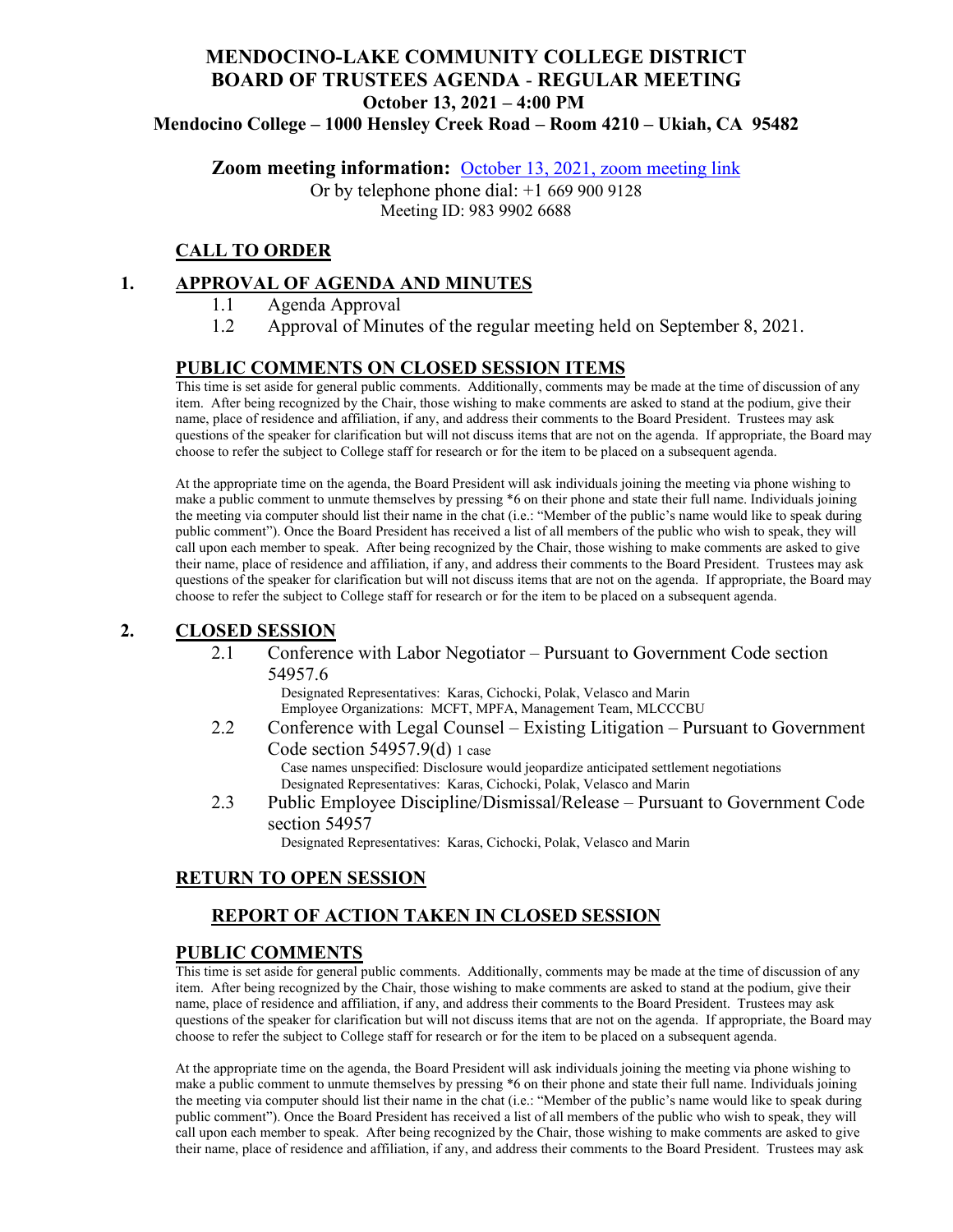questions of the speaker for clarification but will not discuss items that are not on the agenda. If appropriate, the Board may choose to refer the subject to College staff for research or for the item to be placed on a subsequent agenda.

#### **3. PRESIDENT AND ADMINISTRATION REPORT**

3.1 A report from Superintendent/President Karas is presented as information

## **CONSENT AGENDA**

#### **4. Personnel**

- 4.1 Consideration to approve Personnel List Short Term Non-Continuing Employees
	- Recommendation to approve the list of short-term non-continuing personnel as presented
- 4.2 Consideration to approve Personnel List Part-Time Faculty Recommendation to approve the list of part-time faculty as presented
- 4.3 Consideration to approve List of Volunteers Recommendation to approve the list of volunteers as presented
- 4.4 Consideration to Employ Classified Recommendation to approve the employment of classified personnel as presented
- 4.5 Consideration to Employ Classified Administrator Recommendation to approve the employment of the classified administrator as presented
- 4.6 Consideration of Reclassification Permanent Classified Recommendation to approve the reclassification of positions as presented
- 4.7 Consideration to Ratify Resignations Classified Recommendation to ratify the ratify the classified resignations as presented
- 4.8 Consideration to Approve the Notification of Classified Layoffs Resolution #10-21-01

Recommendation to adopt Resolution #10-21-01 – Notification of Classified Layoffs

4.9 Consideration of the Mendocino-Lake Community College Classified Bargaining Unit/SEIU, Local 1021 (MLCCCBU) 2022/23 Contract Reopener Recommendation to receive the initial 2022/23 collective bargaining proposal from the Mendocino-Lake Community College Classified Bargaining Unit/SEIU, Local 1021 (MLCCCB U)

## **5. Other Items**

- 5.1 Fiscal Report as of August 31, 2021
	- Recommendation to accept the report as presented
- 5.2 Academic Calendar Recommendation to adopt the 2022/23 academic calendar as presented

## **6. ACTION ITEMS**

#### 6.1 Contracts and Agreements

Recommendation to ratify the contracts and agreements as presented

6.2 2021/22 District Priorities

Recommendation to establish the 2021/22 District Priorities as presented

6.3 Mendocino-Lake Adult and Career Education Consortium – Resolution #10-21- 02

Recommendation to adopt resolution 10-21-02 as presented

6.4 Board Policy Additions and Revisions – Second Reading Recommendation to approve the Board policy additions and revisions as presented

## **7. BIG PICTURE**

Career Technical Education Highlights A presentation by Vice President of Academic Affairs Polak

## **8. INFORMATIONAL ITEMS AND REPORTS**

- 8.1 Mendocino College Foundation, Inc.
	- Mendocino college Foundation informational report
- 8.2 Constituent Group Reports Reports from constituent groups are presented as information